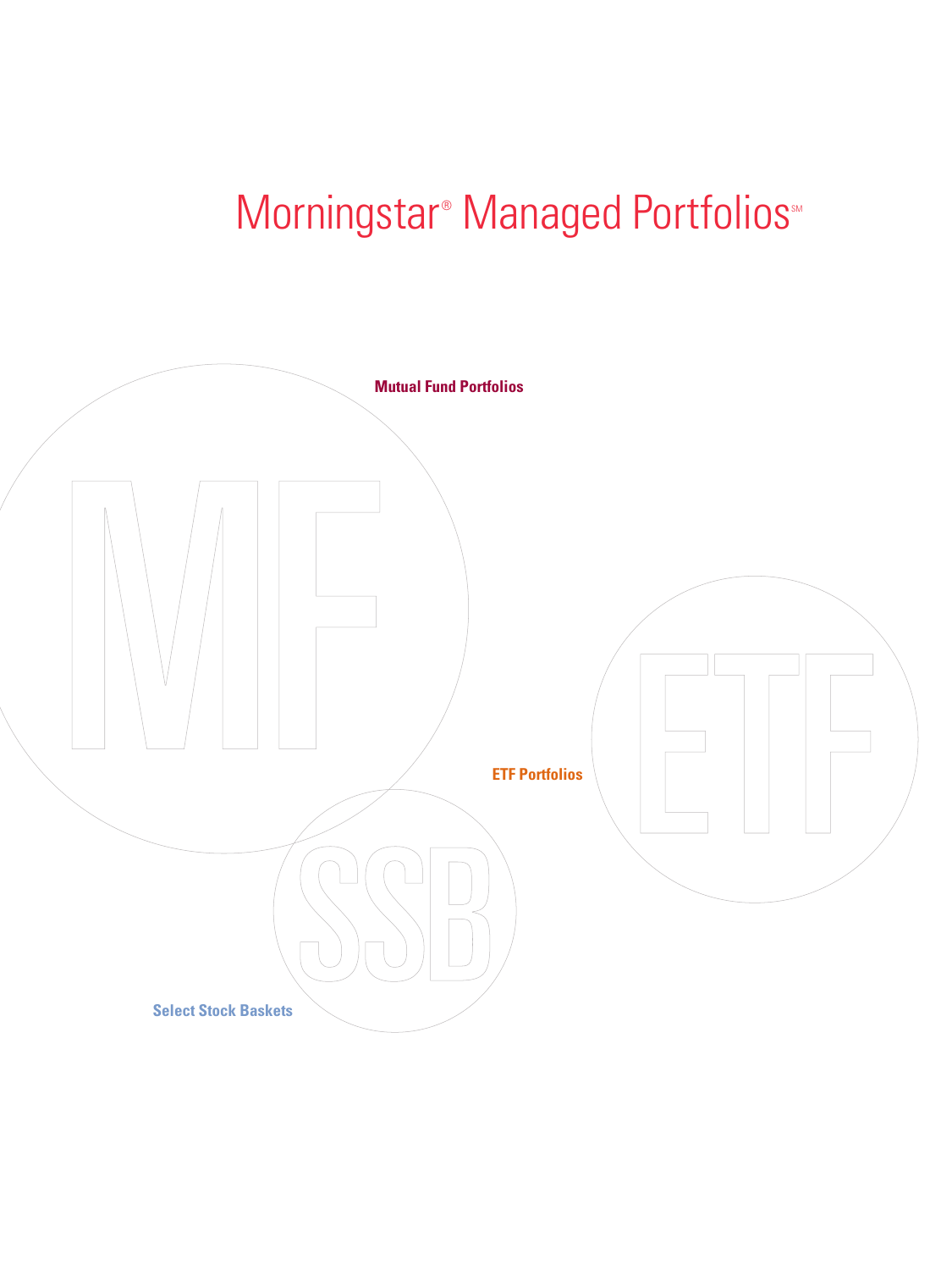**A Team You Can Trust**

# The Insight of Your Financial Advisor, The Strength of Morningstar

At Morningstar Investment Services, we understand there is no "one-size-fits-all" investment or formula to secure your financial future. That's why we've created a diverse lineup of portfolios to help you meet your goals.

Whether that means investing in mutual funds, stocks, or exchange-traded funds, our strategies aren't designed to chase the latest market trends. They're designed to be part of a strategy that supports your financial well-being.

We offer more than 30 investment choices that together we call Morningstar Managed Portfolios. Backed by the independent research of Morningstar, our parent company, each portfolio is built for the long term, managed with a keen eye on risk, and created to put your needs front and center, where they belong.

Your financial advisor plays a vital role, meeting with you personally to understand your investment goals, and connecting you to the options that are right for you. Our investment team selects and monitors the investments in your portfolio, allowing your advisor to focus on your goals—and create a holistic plan to reach them.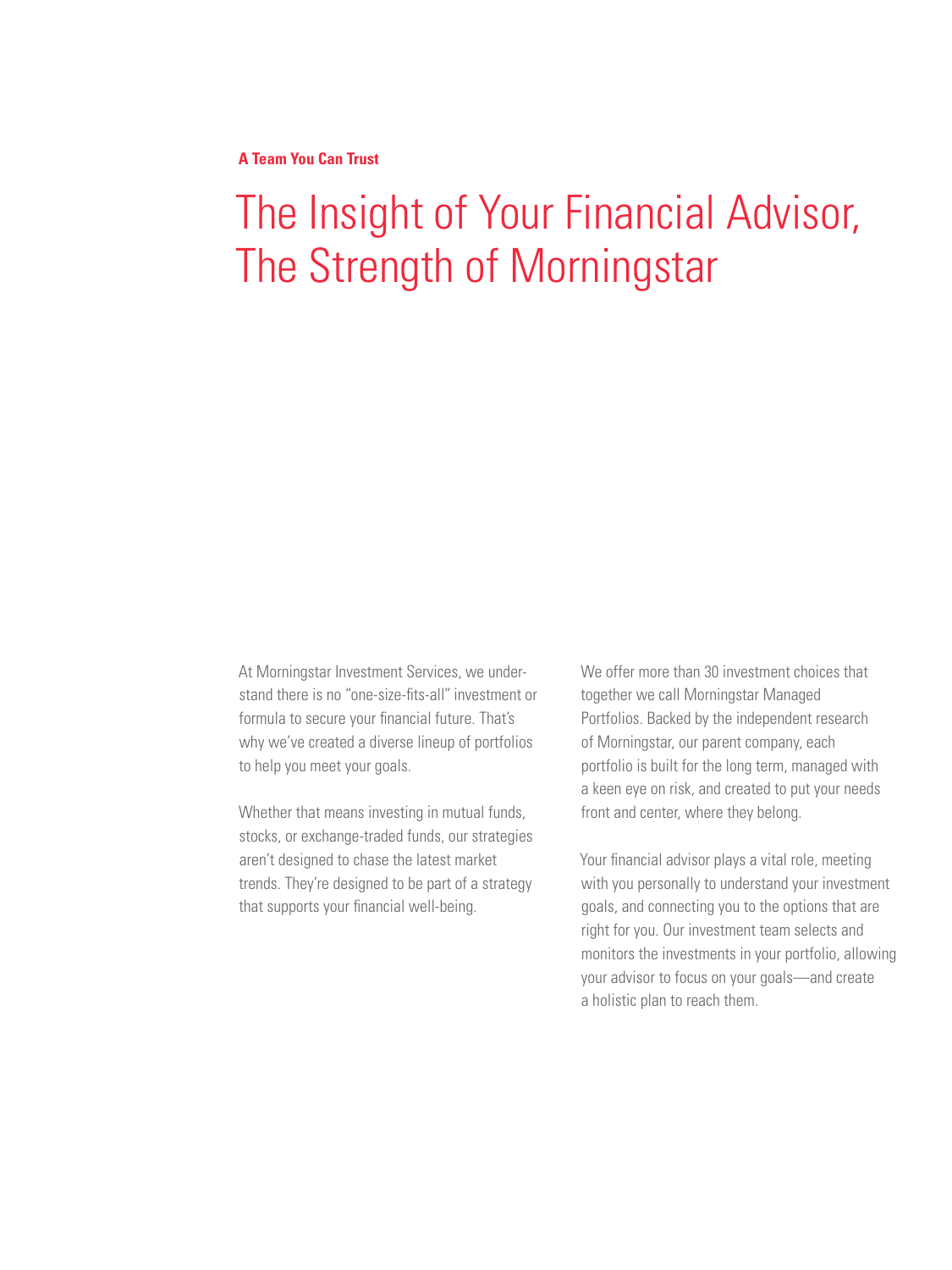# Your All-Access Pass to Quality Fund Managers

**Asset Allocation Series** Comprehensive, welldiversified portfolios for all types of investors

**Retirement Income Series** Risk-managed strategies for the stages of retirement

**Focused Series**  Targeted options designed to offer specific market exposure Before we invest in a mutual fund, we want to understand not only the funds themselves, but the people behind them. How do the fund managers make their decisions, and how can we ensure that they'll make the right ones with your money? Our investment team travels across the country to meet with every manager we consider. We don't just want to know what they've done, we want to know who they are. The results include fund portfolios that are designed to go beyond the numbers to help meet your individual needs.

### **Face-to-Face Investing**

To select a mutual fund, many investors focus on past performance, but we think historical returns are just one part of the story.

We look at the numbers—how well a fund has performed, its expenses, how much money has been invested with the manager—but we also seek to understand how well a fund might fit within a portfolio.

After meeting personally with a mutual fund manager, our experts return to our offices to debate their ideas and dissect what their findings mean for investors like you—whether you're looking for a way to grow your nest egg, save for college, or secure a steady income in retirement.

We invest your money as if it were our own, and we expect the same of the fund managers we work with. That's why we seek out those who invest their own savings in the funds they oversee. We use a disciplined process to scrutinize investment performance and make sure it's in line with the strategy's goals. If a fund has been successful, we want to know the manager's vision for continuing a strong performance record.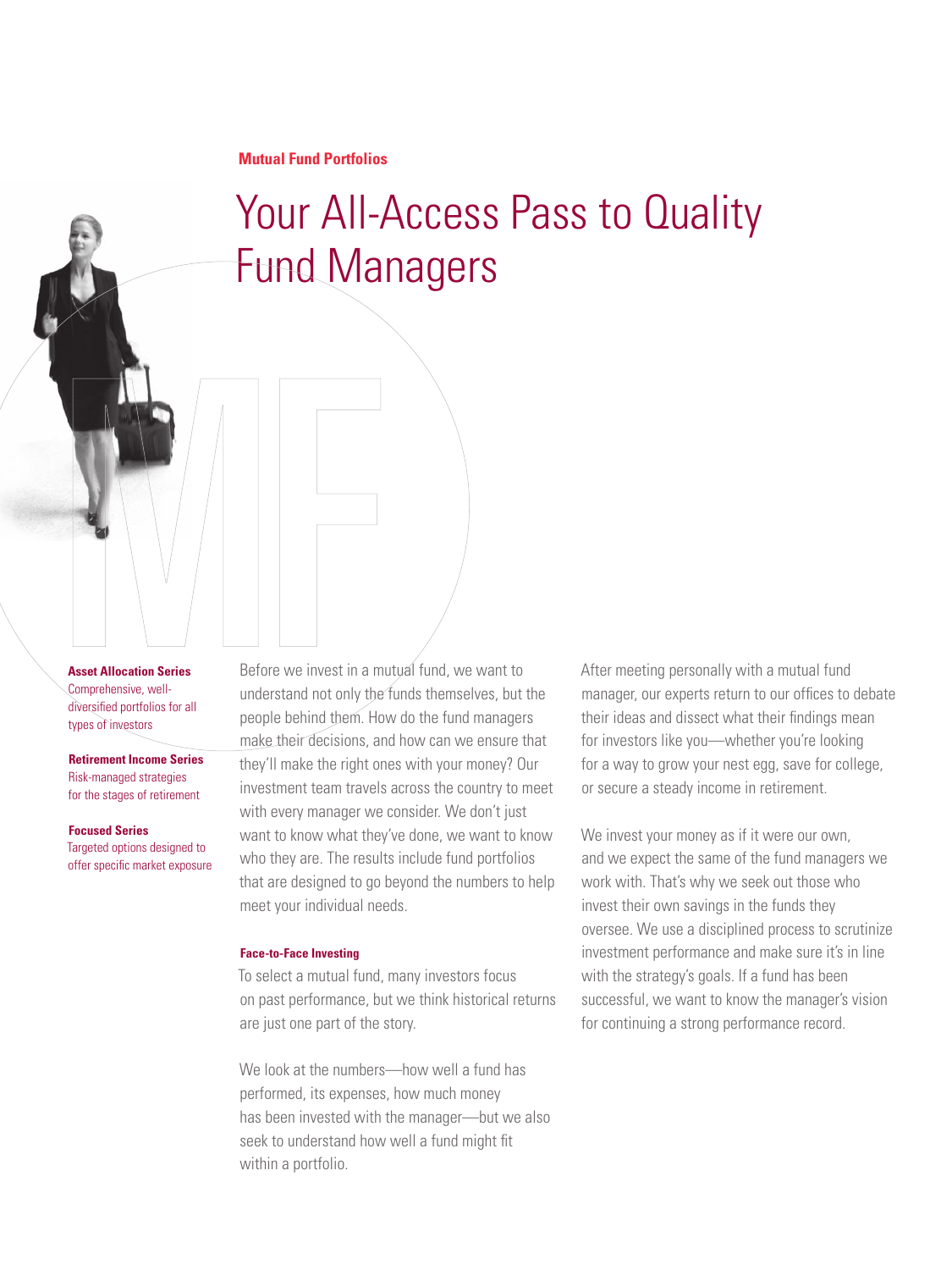

Through our contacts at fund companies, we're better able to identify talented managers and uncover new investment opportunities for your portfolio. For instance, when a respected manager leaves a post to open a new fund, we're not afraid to invest with them. When we have confidence in a manager's ability to make savvy investment decisions, we think their record can be

#### **Research You Can Trust**

repeated at a newer fund.

We get our information from Morningstar's own unbiased research and other trusted sources, including the fund managers themselves. We are truly independent. We review all the data, and follow up by meeting one-on-one with managers and asking tough, insightful questions so we can see how a fund might perform in the future.

Morningstar's trusted reputation in the industry has allowed us to create a network of fund company contacts that regularly keeps us in the loop. We not only check in with fund managers each quarter to discuss their holdings, we stay in touch as markets shift or management teams change, giving us a valuable—and unique—perspective on the state of the economy.

We use proven research from Ibbotson Associates, a Morningstar company and leader in asset allocation research, to set appropriate risk and reward expectations for each strategy. By depicting long-term historical performance and the relationships between asset classes, we can help ensure our portfolios are allocated to meet the expectations we set for them. That prudent foundation helps limit the impact of the market's ups and downs on each portfolio.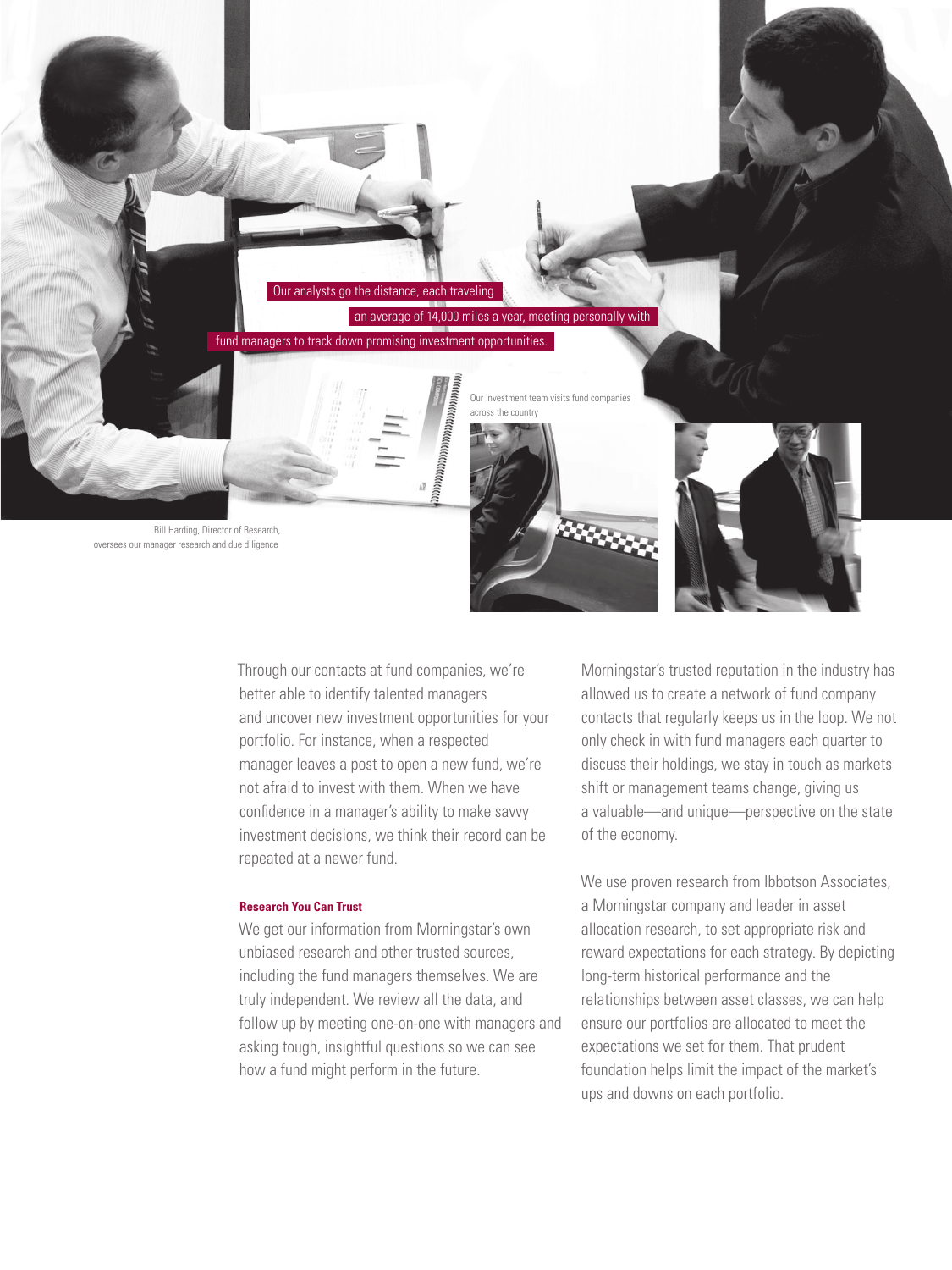## **Select Stock Baskets**

# An Army of Stock Analysts at Work for You

**Strategist Series**  Portfolios of analyst picks based on Morningstar newsletters and indexes

**Custom Series**  Sophisticated stock strategies that can be

tailored to your needs

Our "stock basket" portfolios put sophisticated investment strategies within your reach. We take a prudent approach to stock investing, relying on Morningstar's research covering thousands of individual companies and monitoring each of our stock holdings carefully.

We work with your advisor to understand your needs, and then combine our money management expertise and the research of dedicated Morningstar equity analysts to provide you with a sound, tailored stock portfolio.

#### **Customizable and Risk-Aware**

The Select Stock Basket portfolios are among our most versatile offerings, providing a fast and effective way to diversify your investments or craft a strategy designed just for you. Our custom options allow you to exclude certain sectors, industries, or particular stocks, and to incorporate investments you already own. Whatever you choose, we'll work with your advisor to tailor a portfolio to your needs keeping risk and tax efficiency in mind as we do.

We focus on companies that we believe can maintain profitability, yet are significantly undervalued. In this way, we build in a margin of safety that helps to protect your money. We want to invest exclusively in businesses with competitive advantages—we call them "wide moat" stocks—that make it difficult for similar companies to overtake them. As longterm investors, we won't buy stock in companies we think are at risk of losing their edge.

#### **Putting Morningstar Research on Your Side**

To build each portfolio, we start with independent Morningstar equity research from about 100 analysts. That research is one of the largest sources for stock analysis in the world, giving us a detailed look into nearly 2,000 companies globally.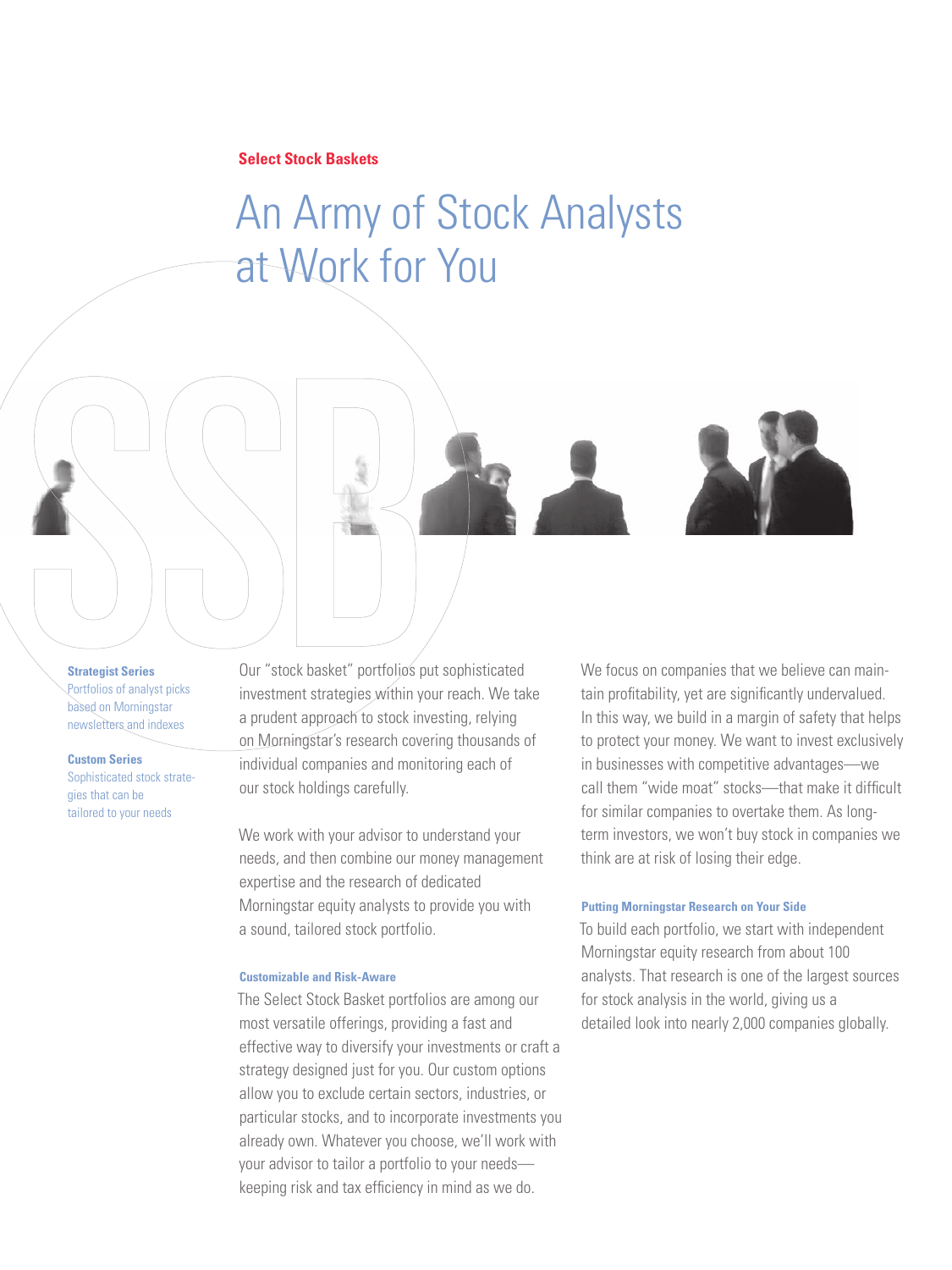

Morningstar analysts comb through everything from financial statements and conference call transcripts to forecasts of a company's future earnings to develop an estimate of a stock's "fair value". That's a powerful piece of information, helping them to gauge whether a stock may be undervalued—and therefore attractive to buy.

### **Baskets of Our Best Ideas**

After identifying which of our strategies is the best fit, we can customize your account to reflect your particular objectives and risk tolerance. Maybe you're already heavily invested in the healthcare sector, or wish to avoid technology. Your advisor will help us understand your needs, so we can work together to refine your investment exposure to accommodate them. Based on these requests, we take a "best ideas" approach, selecting the 25 to 35 stocks that we think offer the most compelling opportunities.

In addition to customizable portfolios, our wide range of offerings includes off-the-shelf strategies based on Morningstar's popular stock newsletters and indexes. Whatever portfolio you choose, we'll keep a close eye on it, making adjustments throughout the year to reflect changes in the market, a stock's estimated value, or your investment strategy. When we have to sell—whether it's to lock in gains or weed out underperformers—we aim to limit the tax consequences of our investing decisions to help save you money.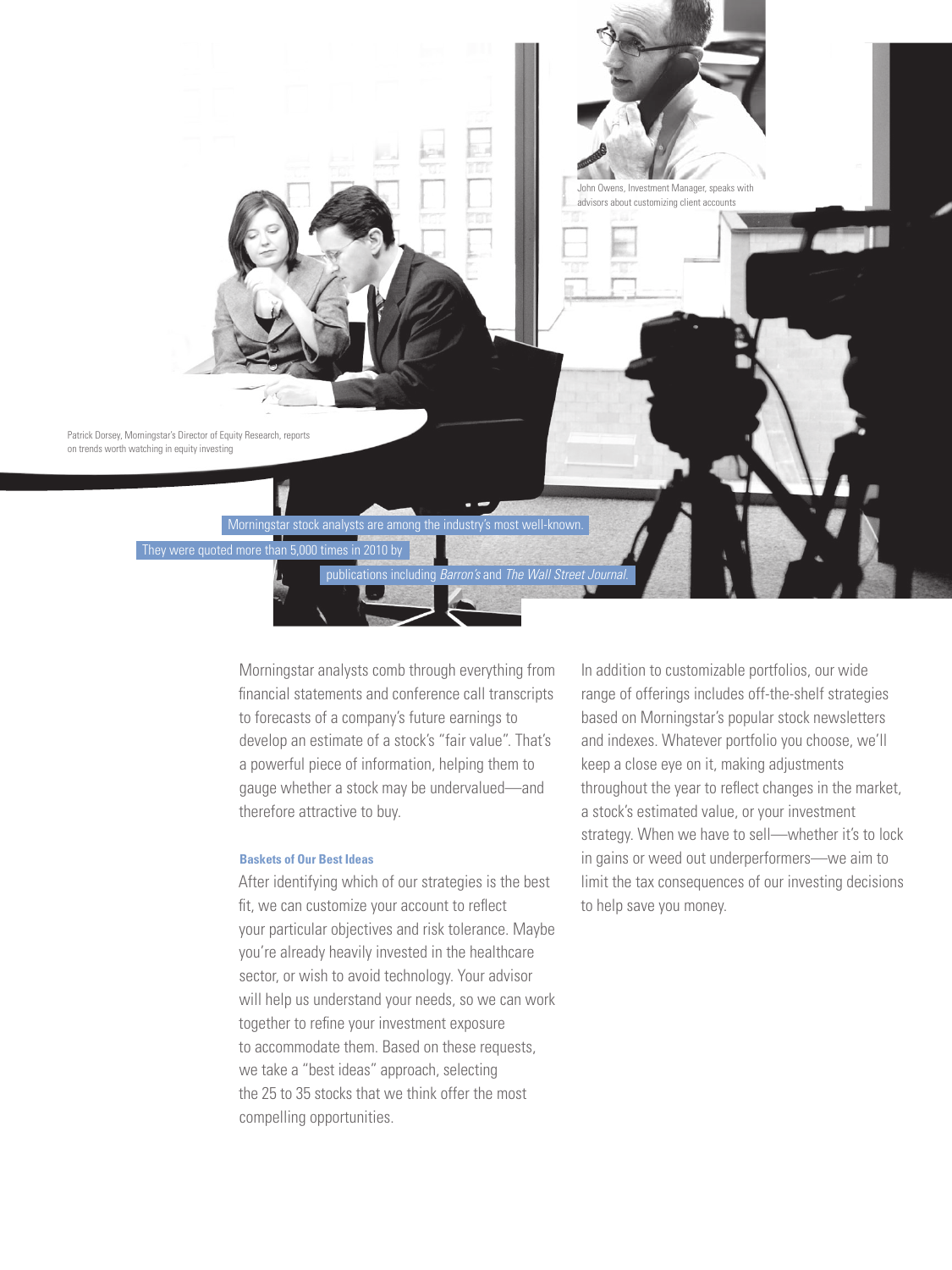# Uncovering Compelling Opportunities in the ETF Market

### **Asset Allocation Series** Cost-managed strategies to help diversify your investments

**Dynamic Series** 

Against-the-grain portfolios that seek out overlooked values in the market

What's behind the popularity of exchange-traded funds, or ETFs? Investors like them because they deliver many of the benefits of traditional indexed mutual funds with the trading flexibility of stocks. At Morningstar Investment Services, we take advantage of these qualities to provide unique strategies that offer both lower costs and attractive investment opportunities.

### **Paying Yourself First**

When investing in ETFs, we want to maximize their key advantage: the ability to limit costs. That's why we generally seek out investments with the bare minimum in expenses for the exposure we're targeting. When we analyze an ETF, we consider the index or strategy that each follows, examining how closely a manager is able to track an ETF's benchmarks.

### **Coverage You Can Count On**

We draw upon Morningstar's extensive data on almost every ETF in the world. Morningstar analysts personally evaluate more than 300 ETFs in the United States, representing over 95% of total U.S. assets under management. In short, we've got ETFs covered.

At Morningstar Investment Services, we leverage this deep pool of analysis to better understand an ETF's performance, key risks, and what type of portfolio an ETF is best suited for.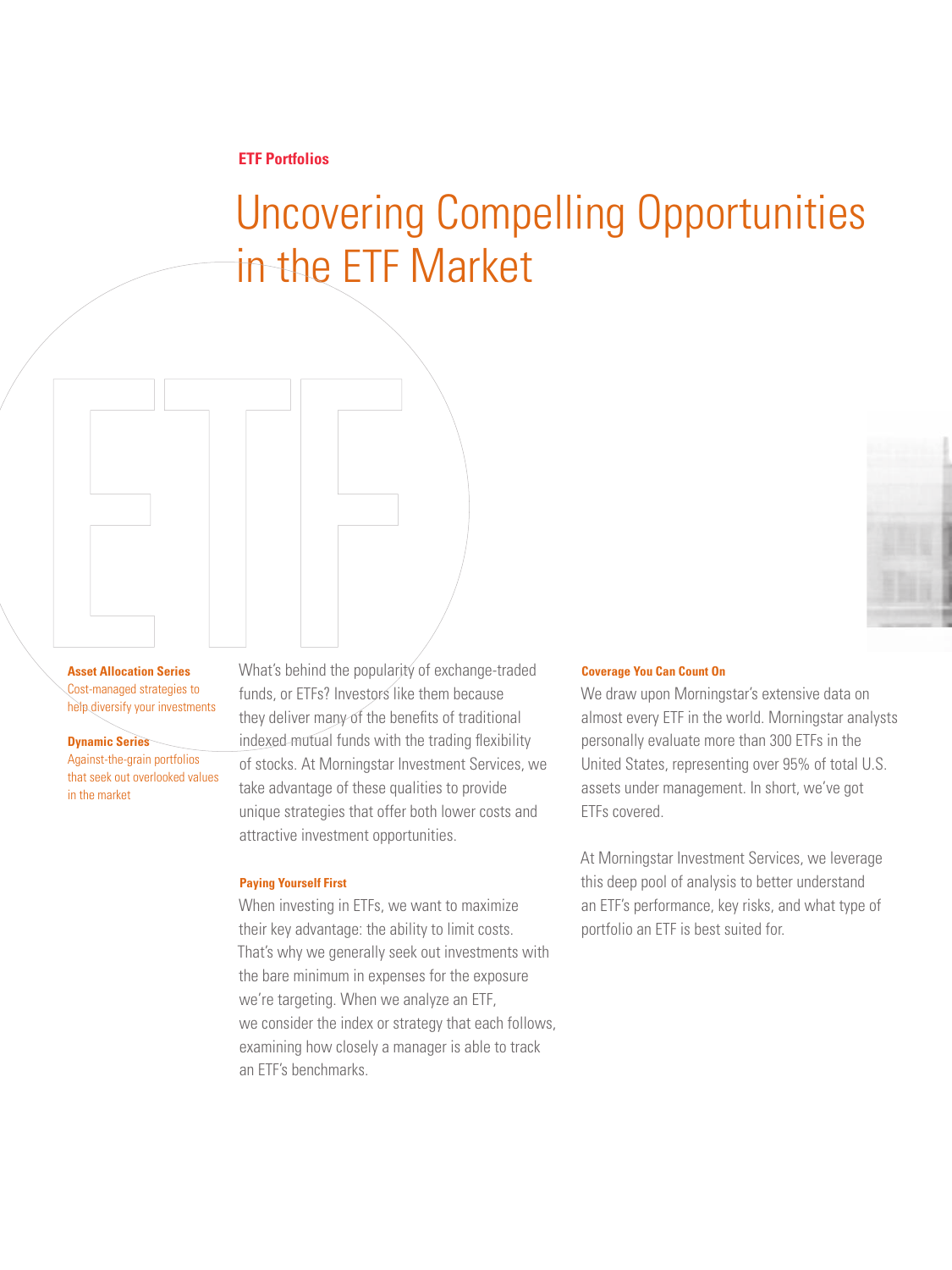

Quantitative Analyst Sam Yan reviews and validates performance figures



Our ETF portfolios are built on a rich foundation of

research and data that covers nearly every ETF on the market.

Jeffrey Ptak, President and Chief Investment Officer of Morningstar Investment Services, directs the development of strategies, including our newest ETF portfolios.

### **Discovering Value**

Our family of ETF portfolios is designed to take advantage of exciting market opportunities wherever they arise. After working with your advisor to determine which strategies best suit your needs, we invest your money in areas of the market that, in our opinion, offer the best value.

In many of our ETF offerings, we use a "core and explore" approach to anchor each portfolio in trusted, broad-based investments that follow their benchmarks. We support that "core" with narrower "explore" positions to highlight a certain industry, investment style, or region of the world. For instance, we might take an explore position in an ETF that tracks in energy stocks if those stocks appear to be

trading at a discount to what we think they're worth. These flexible holdings, based on Morningstar analysts' convictions, are designed to give your portfolio an advantage. We then monitor and manage each account to ensure that it stays aligned with its objectives, while remaining nimble enough to take advantage of market opportunities as they arise.

 $T - 3$ 

In other ETF portfolios, we take a "contrarian" approach, which puts all the focus on value by investing in the most unloved segments of the market. When others are fearful, we stick to our guns, trusting our research, experience, and methodologies. We seek out ETFs that have been less popular in recent years to help find investments with the best potential for returns. This strategy helps diversify your overall portfolio and put your money in investments that many investors may miss.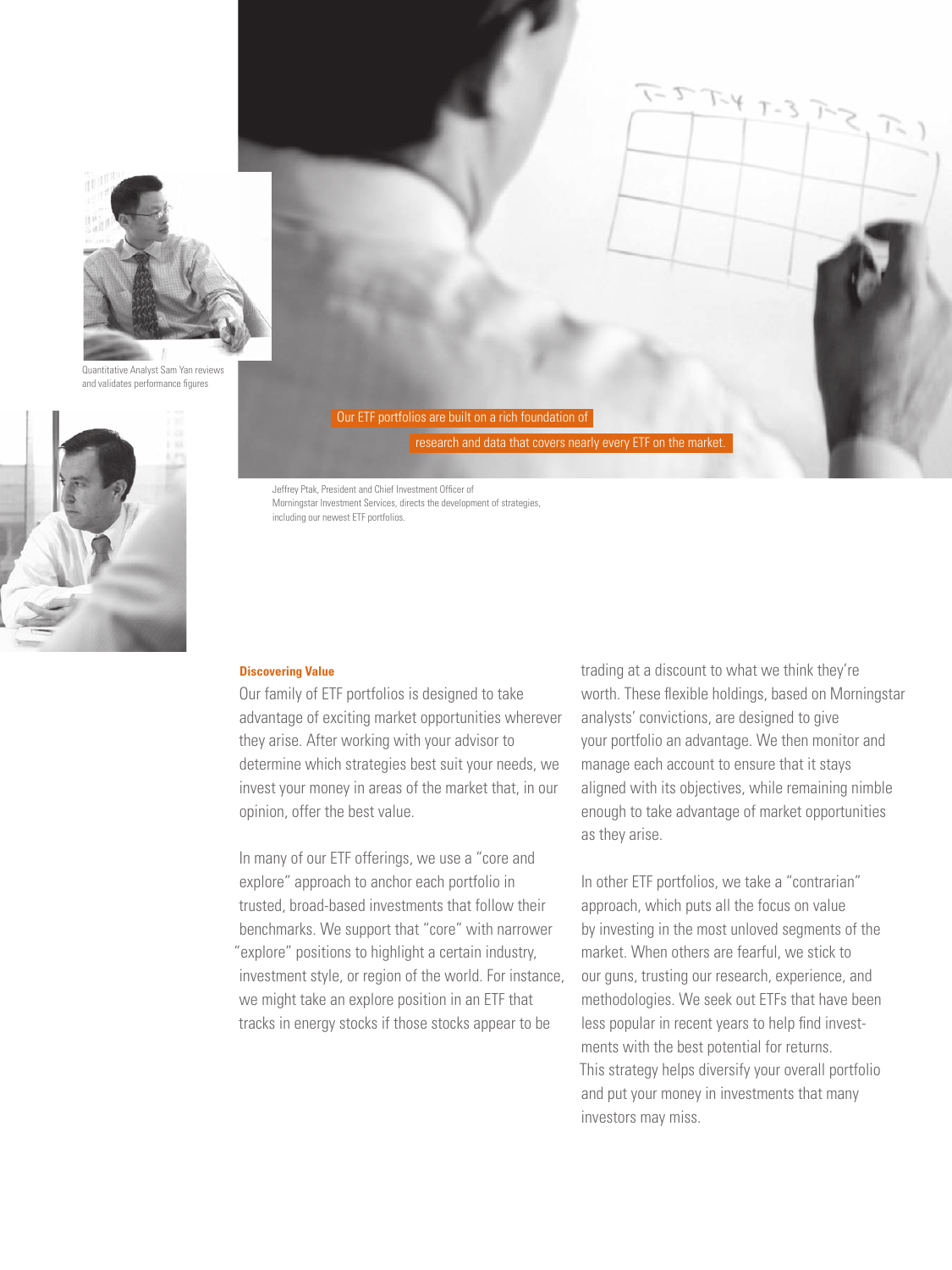**Building Your Investment Plan**

# Working with Your Advisor and Morningstar Investment Services

### **Less Paperwork, More Communication**

We'll send the information that matters to you, including clear, candid commentary and portfolio updates.

#### **Access Anytime**

Log in to our web site to get up-to-date information when you want it, including balances, transactions, and current holdings.

At Morningstar Investment Services, we deliver the attention and support that you and your advisor need to provide a sound plan that's built around you—and stays that way.

#### **Talk to Your Advisor**

Interested in learning more about how to make Morningstar Investment Services part of your investment planning? Contact your advisor to take the next steps.

First, you'll be asked to complete a questionnaire to help us identify the appropriate investment strategy for you, taking your goals, overall financial picture, and investing expectations into account. From there, your advisor will create a proposal based on your answers, helping you identify the mutual fund, stock, or ETF portfolios that best fit your needs.

#### **Invest with Morningstar Investment Services**

Once your plan is in place, your advisor will work with you to chart your progress toward your goals over time, making sure your portfolio changes as you do. Along the way, we'll keep you well-informed with online access to your account information, plus comprehensive performance reports and insightful updates from our investment team each quarter.